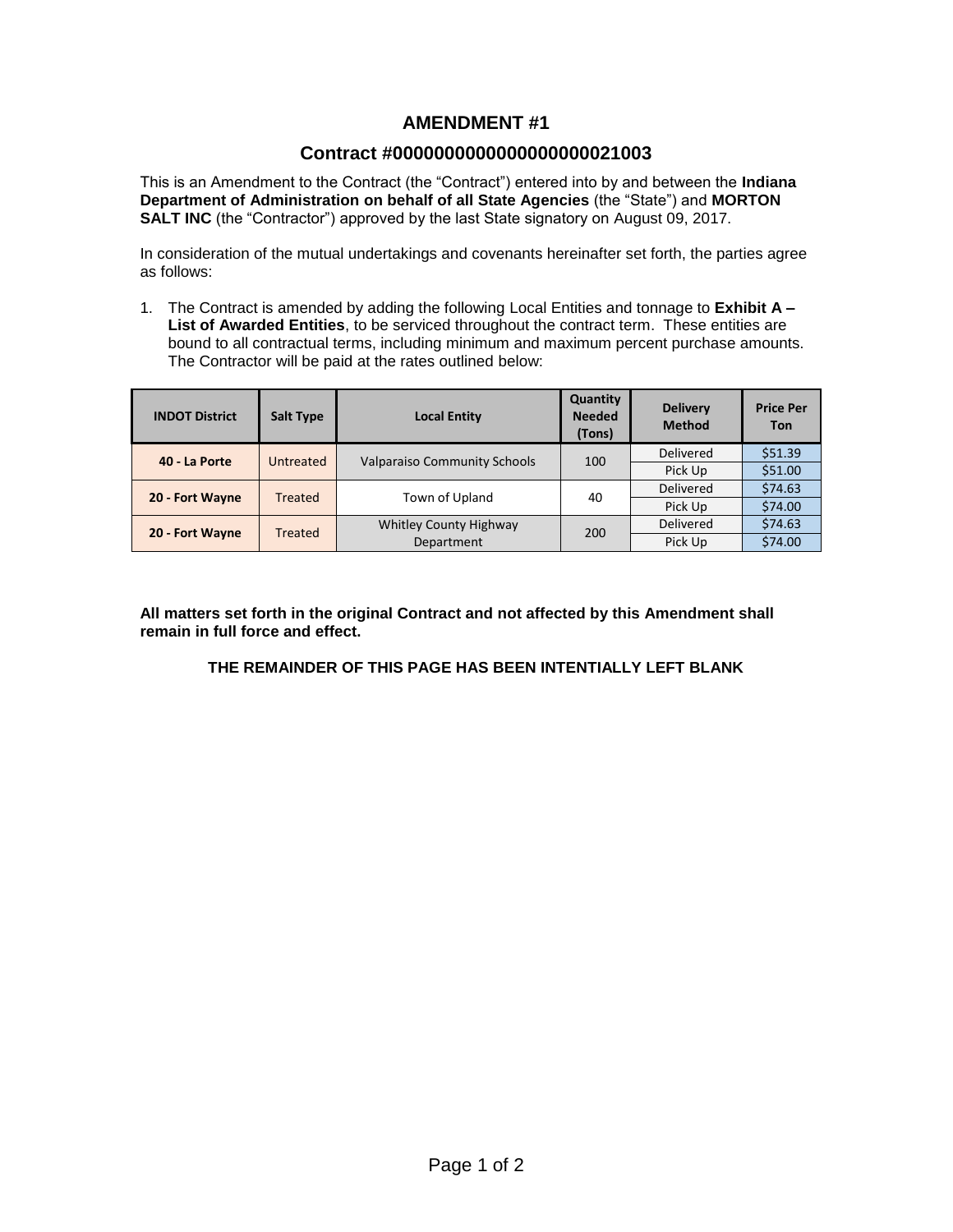## **Non-Collusion and Acceptance**

The undersigned attests, subject to the penalties for perjury, that the undersigned is the Contractor, or that the undersigned is the properly authorized representative, agent, member or officer of the Contractor. Further, to the undersigned's knowledge, neither the undersigned nor any other member, employee, representative, agent or officer of the Contractor, directly or indirectly, has entered into or been offered any sum of money or other consideration for the execution of this Amendment other than that which appears upon the face hereof. Furthermore, if the undersigned has knowledge that a state officer, employee, or special state appointee, as those terms are defined in IC 4-2-6-1, has a financial interest in the Contract, the Contractor attests to compliance with the disclosure requirements in IC 4-2-6-10.5

#### **Agreement to Use Electronic Signatures**

I agree, and it is my intent, to sign this Contract by accessing State of Indiana Supplier Portal using the secure password assigned to me and by electronically submitting this Contract to the State of Indiana. I understand that my signing and submitting this Contract in this fashion is the legal equivalent of having placed my handwritten signature on the submitted Contract and this affirmation. I understand and agree that by electronically signing and submitting this Contract in this fashion I am affirming to the truth of the information contained therein. I understand that this Contract will not become binding on the State until it has been approved by the Department of Administration, the State Budget Agency, and the Office of the Attorney General, which approvals will be posted on the Active Contracts Database: [https://hr85.gmis.in.gov/psp/pa91prd/EMPLOYEE/EMPL/h/?tab=PAPP\\_GUEST](https://hr85.gmis.in.gov/psp/pa91prd/EMPLOYEE/EMPL/h/?tab=PAPP_GUEST)

**In Witness Whereof**, Contractor and the State have, through their duly authorized representatives, entered into this Amendment. The parties, having read and understood the foregoing terms of this Amendment, do by their respective signatures dated below agree to the terms thereof.

By:  $\Delta \mathbb{Z}$   $\mathbb{Z}$   $\mathbb{Z}$   $\mathbb{Z}$   $\mathbb{Z}$   $\mathbb{Z}$   $\mathbb{Z}$   $\mathbb{Z}$   $\mathbb{Z}$   $\mathbb{Z}$   $\mathbb{Z}$   $\mathbb{Z}$   $\mathbb{Z}$   $\mathbb{Z}$   $\mathbb{Z}$   $\mathbb{Z}$   $\mathbb{Z}$   $\mathbb{Z}$   $\mathbb{Z}$   $\mathbb{Z}$   $\mathbb{Z}$   $\mathbb{Z}$   $\mathbb{Z}$   $\mathbb{Z}$ 

Title: Title: Date: **Date:** Date: **Date: Date: Date: Date:** Director, U.S. Gov't Bulk Deicing Sales & Marketing

#### 1/2/18

## **MORTON SALT INC Indiana Department of Administration**

Abigail Chittender Digitally signed by Abigail Chittenden DN: cn=Abigail Chittenden, o=Indiana Department of Administration, ou=IDOA, email=achittenden@idoa.in.gov, c=US Date: 2018.01.02 15:58:26 -05'00'

| Electronically Approved by:                                |  |  |
|------------------------------------------------------------|--|--|
| Department of Administration                               |  |  |
|                                                            |  |  |
| By:<br>(for)                                               |  |  |
| Jessica Robertson, Commissioner                            |  |  |
| Refer to Electronic Approval History found after the final |  |  |
| page of the Executed Contract for details.                 |  |  |
|                                                            |  |  |
|                                                            |  |  |
| Electronically Approved as to Form and Legality:           |  |  |
| Office of the Attorney General                             |  |  |
|                                                            |  |  |
| By:<br>(for)                                               |  |  |
| Curtis T. Hill, Jr., Attorney General                      |  |  |
| Refer to Electronic Approval History found after the final |  |  |
| page of the Executed Contract for details.                 |  |  |
|                                                            |  |  |
|                                                            |  |  |

Daniel P. Thompson Vice President, Bulk Deicing Sales & Marketing